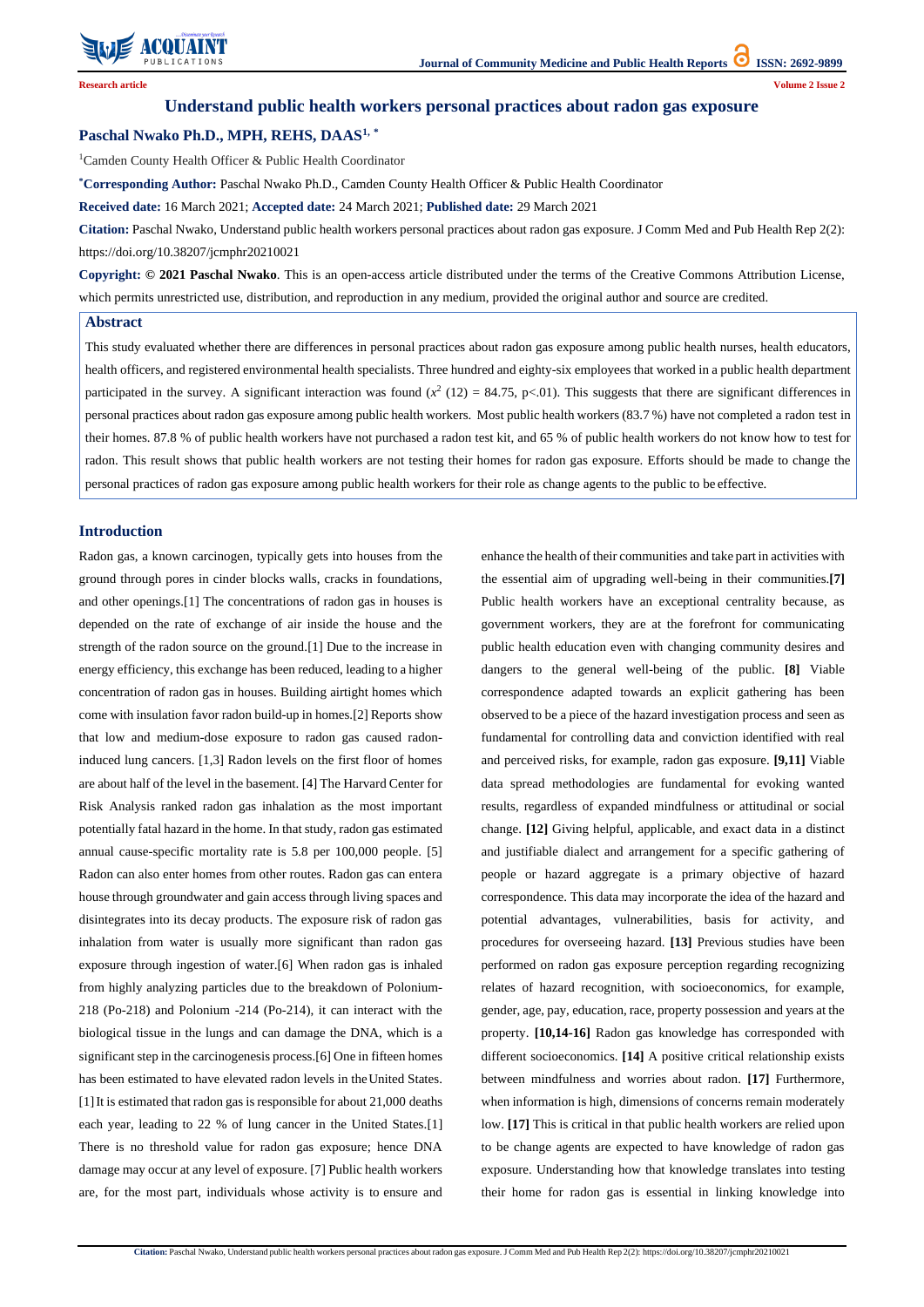

personal practice. The most reliable indicators of radon testing expectations found in a study were perceived severity, social impact, and current smoking. **[10]** Members with higher perceived severity were about eighty times bound to plan to test for radon gas in their homes. This study's purpose is to explore potential differences in various public health worker's personal practices about radon gas exposure

# **Methods**

This is a descriptive, cross-sectional study design. The principal investigator explored personal practices of radon gas exposure among public health workers. Seton Hall University Institutional Review Board approved this study design and plan. The study participants were public health workers who are employed by public health departments in New Jersey. The following public health workers participated in this study: Registered Environmental Health Specialists, Health Educators, Health Officers, and Nurses. The study participants completed the survey (questionnaire) via survey monkey.

#### **Variables**

The independent variables are public health workers working atlocal public health departments in New Jersey. They are Registered Nurses, Registered Environmental Health Specialist (REHS), Health Educators, and Health Officers. A survey instrument was created uniquely for this investigation from topical themes by writers that had mastery in radon and other environmental hazards. Face and content validity were built up utilizing a modified Delphi panel. **[18,19]** The survey instrument (questionnaire) consists of 5 personal practice questions out of 50 items. The dependent variable is the personal practices question scores.

# **Data Analysis**

SPSS version 24.0 was utilized for the data analysis. Five personal practice questions concerning home radon testing were graded as nominal data. The study utilized the Chi-square test of differences to evaluate the differences in public health workers' personal practices regarding radon gas exposure. The variables are independent categorical (nominal; types of public health workers) and dependent categorical (nominal; personnel practices).

# **Results**

Three hundred and eighty-six public health workers completed

surveys in this study. 72.30 % of the respondents were females, while 27.70 % were males. Public Health Educators that participated in the study were 22.50 % females and 5.20 % males. Health Officers comprised 8.30 % females and 4.70 % males. Nurses were 22.50 % females and 3.40 % males. Registered Environmental Health Specialists (REHS) were 14.50 % males and 18.90 % females and were the largest group that participated in the study. The study predicted that a significant difference would exist in personal practices about radon gas exposure among public healthworkers. Chi-square test of differences was utilized to test whether there are differences in personal practices about radon gas exposure in public health workers. The test consisted of the independent categorical variable (nominal; types of public health workers) and a categorical dependent variable (nominal; personnel practices). The analysis compared the frequency of personal practice questions among registered environmental health specialists, health educators, health officers, and nurses. A significant outcome was found  $(x2)(12) =$ 84.75,  $p<.01$ ), suggesting a significant difference in the personal practices of public health workers.

# **Radon Gas Personal Practices**

On the question "I know how to test for radon," the greater part of public health workers reported that they do not know how to test for radon. Thirty-five percent (n=135) answered yes to the personal practice question, and Sixty-five percent (n=251) answered no to the question. Of these, 9.8 % (n=38) were Health Educators, 1.0 % (n=4) were Nurses, 10.6 % (n=41) were Health Officers, and 30.7 % (n=52) were Registered Environmental Health Specialists **(figure 1).** Out of the respondents that did not know how to test for radon, 24.9 % (n=96) were Nurses, 17.9 % (n=69) were Health Educators, 2.3 % (n=9) were Health Officers, and 19.9 % (n=77) were Registered Environmental Health Specialists **(figure 1)**



**Bar Chart** 

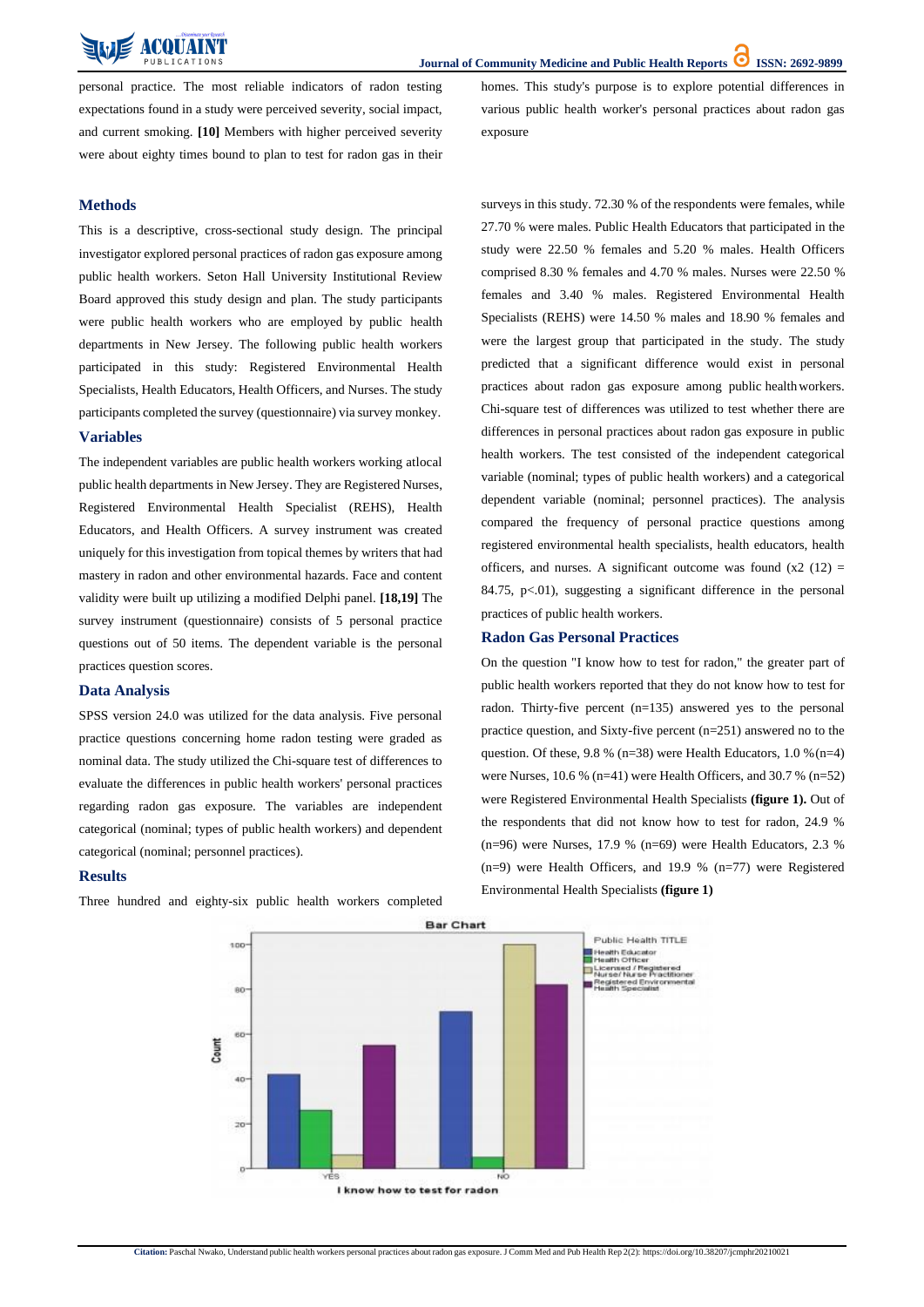

**Figure 1**: Personal practice question: "I know how to test for radon" Regarding the question, "I have purchased a radon test kit," most respondents had not purchased a radon test kit. 87.8 % (n=339) respondents answered no to the question, while 12.2 % (n=47) answered yes to the question about purchasing a radon test kit. Of the respondents that have purchased a radon test kit, 0.35% (n=1) were Health Officers, 1.0 % (n=4) were Health Educators, 6.0 % (n=23) were Nurses and Registered Environmental Health Specialists were 4.9 % (n=19) **(figure 2).** Out of the respondents that have not purchase a radon test kit, 25.6 % (n=99) were Nurses, 28.5 % (n=110) were Registered Environmental Health Specialist, 26.7 % (n=103) were Health Educators, and 7.0 % (n=27) were Health Officers **(figure 2)**.



Health Educators, 23.3 % (n=90) were Nurses, and 3.9 % (n=15) were Health Officers, **(figure 3)**. Out of the respondents that do not plan to perform a radon test in their homes, 6.5% (n=25) were Health Educators, 11.7 % (n=45) were Registered Environmental Health Specialists, 2.6 % (n=10) were Nurses, and 9.1 % (n=35) were Health Officers **(figure 3)**.



**Figure 2**: Personal practice question: "I have purchased a radon test kit" Regarding the question, "I plan to perform a radon test in my home," most of the respondents plan to perform a radon test in their homes. 702 % (n=271) agreed (yes), and 29.8 % (n=115) did not plan to test their home for radon. Of the respondents that plan on performing a radon test in their homes, 21.8 % (n=84) were Registered Environmental Health Specialists, 21.2 % (n=82) were

**Figure 3**: Personal practice question: "I plan to perform a radon test

in my home"On the personal practice question, "I have completed a radon test in my home," most respondents answered that they had not completed a radon test in their homes. 83.7 % of the respondents had not completed a radon test in their homes, while16.3 % (n=63) of respondents had completed a radon test. Out of the respondents that completed a radon test, 6.2 % (n=24) were Registered Environmental Health Specialists, 4.9% (n=19) were Health Educators, 0.3 % (n=1)

of the respondents that have not completed a radon test, 8.0 % (n=31) were Health Officers, 22.8 % (n=88) were Health Educators, 27.2 % (n=105) were Registered Environmental Health Specialists and 25.6 % (n=99) were Nurses **(figure 4)**. (**Table 1)** provides a summary of the results concerning public health workers' personal practices about radon gas exposure.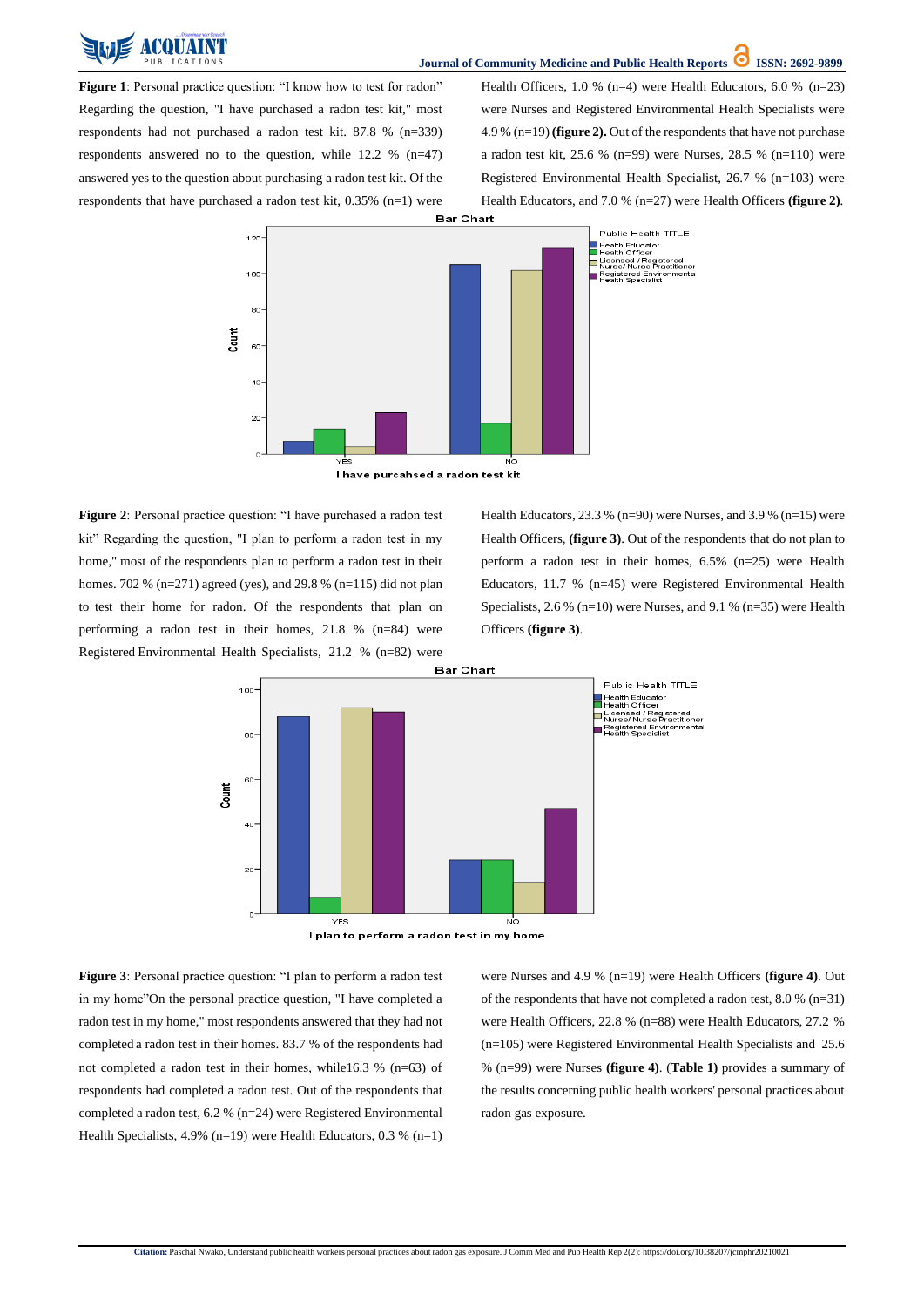





**Figure 4**: Personal practice question: "I have completed a radon test in my home"

**Citation:** Paschal Nwako, Understand public health workers personal practices about radon gas exposure. J Comm Med and Pub Health Rep 2(2): https://doi.org/10.38207/jcmphr20210021

**Table 1:** Participant Personal Practices about Radon (n=386)

| <b>Response</b>                           | Frequency | <b>Percent</b> |
|-------------------------------------------|-----------|----------------|
| I know how to test for radon.             |           |                |
| <b>YES</b>                                | 135       | 35.0           |
| NO <sub>1</sub>                           | 251       | 65.0           |
| I have purchased radon test kit           |           |                |
| <b>YES</b>                                | 47        | 12.2           |
| NO <sub></sub>                            | 339       | 87.8           |
| I plan to perform a radon test in my home |           |                |
| <b>YES</b>                                | 271       | 70.2           |
| N <sub>O</sub>                            | 115       | 29.8           |
| I have completed a radon test in my home  |           |                |
| <b>YES</b>                                | 63        | 16.3           |
| NO                                        | 323       | 83.7           |

#### **Discussion**

Majority of the respondents stated that do not plan to perform radon test in their homes, have not ever purchased a radon test kit, do not know how to test for radon, and have not completed a radon test in their homes. Even though public health workers work in public health departments across the country, they are members of the public. The result of this study shows that the public health workers are not testing for radon which is consistent with the previous study where respondents agreed that they did not think about testing their homes for radon, even with existing radon knowledge and awareness. **[11]** Another study found that 15 % of residents who were aware ofradon tested for radon gas in their homes. **[20]** There are generally low testing levels of radon in homes around the country regardless of if homeowners are public health workers or not. Efforts should be geared into more public health awareness programs among public health workers to inform members of the public about the dangers of radon and emphasize the need for testing. A study has shown that offering free radon testing through a public utility billing system is effective in getting homeowners to test for radon. **[21] Policy and Practice Implications**

Public health workers are change agents in the community they serve.

Understanding their personal practices about radon gas exposure provides a baseline to further create more awareness in public. This study hopes to provide guidance that will enable local health departments to understand the personal practices of staff members that will be creating awareness in public regarding radon gas exposure. Training staff members about the dangers of radon gas exposure could lead to changing their personal practices about radon gas exposure which in turn could lead to their being ambassadors of radon testing in the communities they serve.

#### **Limitations**

As a cross-sectional study, it is hard to determine temporal relationships between exposure andoutcome. Finding's generalizability is limited to the sample surveyed. Since this study utilized Survey Monkey to gather data from public health workers, respondents that require help with completing the survey are not taken into consideration. The language of the scale items might be ambiguous even though the scale instruction was made simple for respondents to understand. Scales use and interpretation differ among people. Respondents self-reported the data.